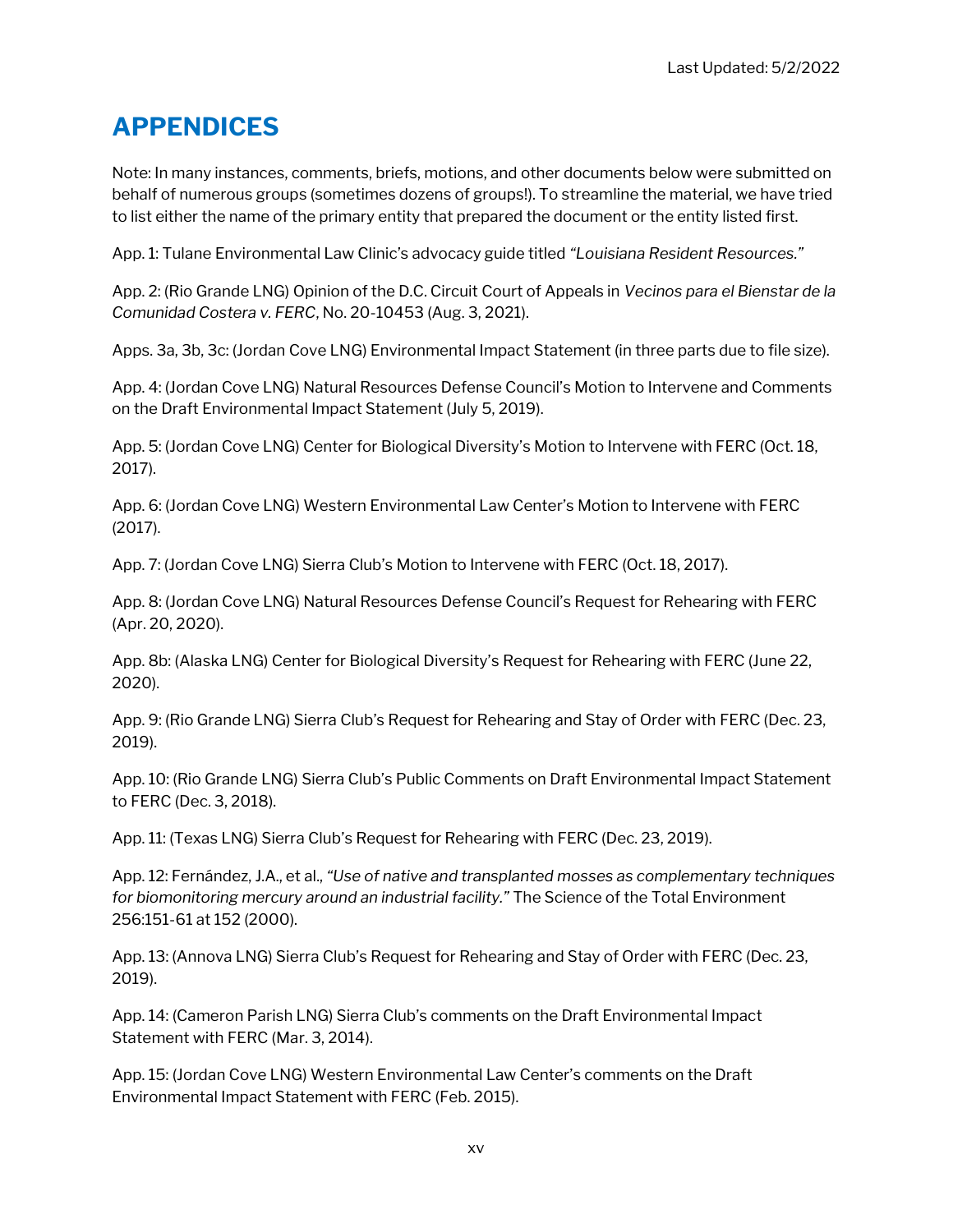App. 16: (Jordan Cove LNG) Oregon Shores Conservation Coalition's Supplemental Comments on Draft Environmental Impact Statement with FERC (July 5, 2019).

App. 17: (Pointe LNG) Sabin Center for Climate Change Law's scoping comments to FERC (Mar. 7, 2019).

App. 18: (Sabine Pass LNG) Opinion of the D.C. Circuit Court of Appeals in Sierra Club v. FERC, 827 F.3d 59 (D.C. Cir. 2016).

App. 19: (Texas LNG) Sierra Club's scoping comments with FERC (May 21, 2015).

App. 20: (Joint FERC consideration of Annova LNG, Rio Grande LNG, and Texas LNG) Defenders of Wildlife's scoping comments with FERC (Sept. 3, 2015).

App. 21: (Joint FERC consideration of Annova LNG, Rio Grande LNG, and Texas LNG) Sierra Club's scoping comments (Sept. 4, 2015).

App. 22: (Texas LNG) Sierra Club's Comments on the Draft Environmental Impact Statement (Dec. 17, 2018).

App. 23: (Jordan Cove LNG) Department of Energy Final Opinion and Order (July 6, 2020).

App. 24: (Texas LNG) Department of Energy Authorization to Export to Non-FTA Countries (Feb. 10, 2020).

App. 25: (Alaska LNG) Department of Energy's Order on Rehearing, FE Docket No. 14-96-LNG (April 15, 2021).

App. 26: (Jordan Cove LNG) Sierra Club's Answer to Amendment Application and Protest to Department of Energy (Mar. 23, 2016).

App. 27: (Alaska LNG) Sierra Club's Motion to Intervene and Protest to Department of Energy (Nov. 17, 2014).

App. 28: (Alaska LNG) Sierra Club's Request for Rehearing to Department of Energy (Sep. 21, 2020).

App. 29: (Jordan Cove LNG) Sierra Club's Motion to Intervene, Protest, and Comments to Department of Energy (Aug. 6, 2012).

App. 30: (Jordan Cove LNG) Sierra Club's Request for Rehearing to Department of Energy (Aug. 8, 2020).

App. 31: (Jordan Cove LNG) American Public Gas Association's Motion to Intervene and Protest to Department of Energy (Aug. 6, 2012).

App. 32: (Department of Energy NEPA rulemaking) Sabin Center for Climate Change Law's comments to Department of Energy (June 1, 2020).

App. 33: (Department of Energy NEPA rulemaking) Delaware Riverkeeper Network's comments to Department of Energy (June 1, 2020).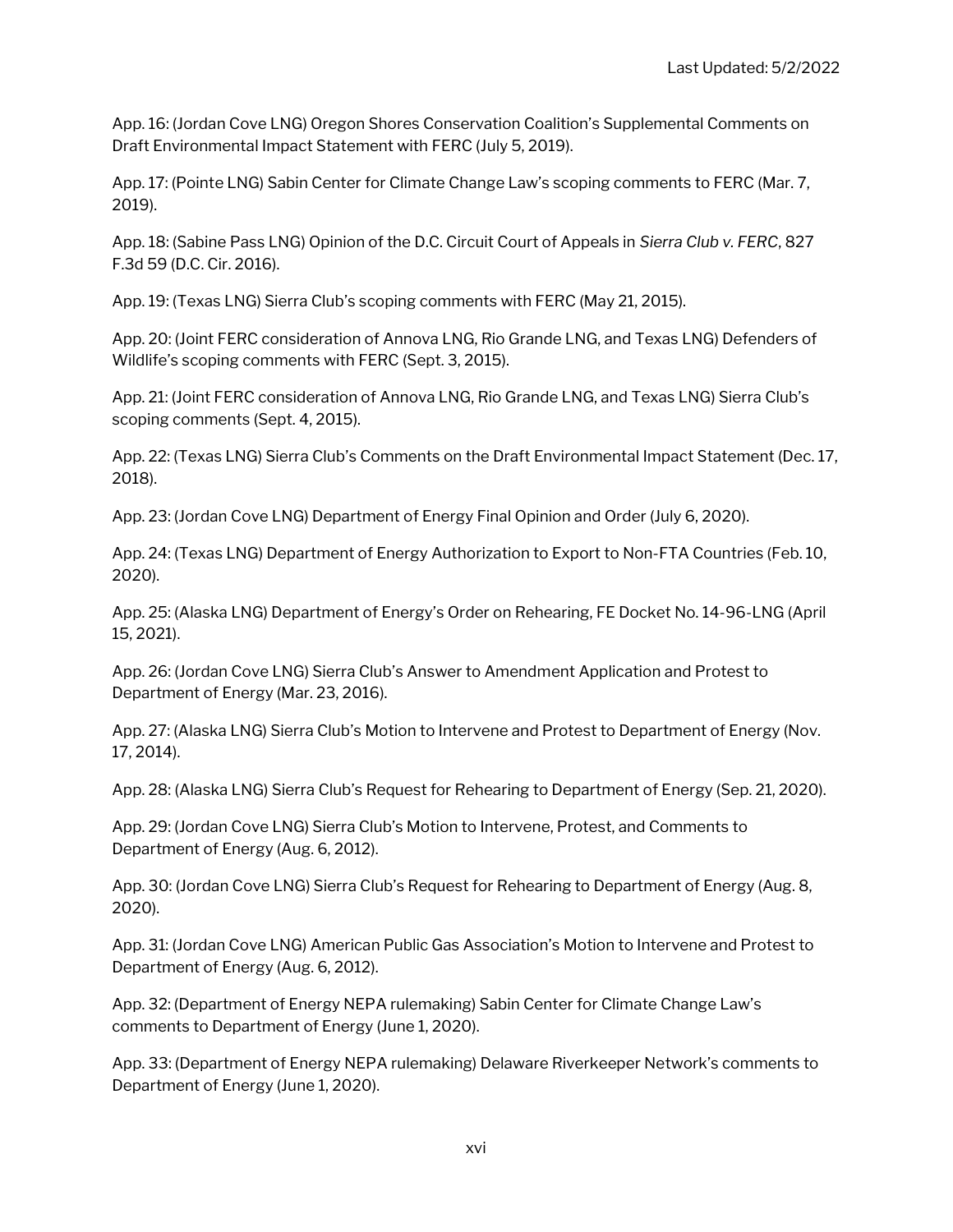App. 34: (Department of Energy NEPA rulemaking) Sierra Club's comments to Department of Energy (June 1, 2020).

App. 35: (Department of Energy NEPA rulemaking) Center for Biological Diversity's comments to Department of Energy (June 1, 2020).

App. 36: (Rio Grande LNG) Sierra Club's Supplemental Comments Filed on Section 404 and Section 10 Applications (Oct. 21, 2019).

App. 37: Atchafalaya Basinkeeper FOIA requests and correspondence with Corps (May 30, 2017).

App. 38: Atchafalaya Basinkeeper FOIA requests and correspondence with Corps (Apr. 22, 2019).

App. 39: Atchafalaya Basinkeeper FOIA requests and correspondence with Corps (Dec. 10, 2020).

App. 40: Atchafalaya Basinkeeper FOIA requests and correspondence with EPA (May 3, 2019).

App. 41: Atchafalaya Basinkeeper FOIA requests and correspondence with EPA (Mar. 30, 2017).

App. 42: Atchafalaya Basinkeeper FOIA requests and correspondence with EPA (Apr. 4, 2017).

App. 43: Atchafalaya Basinkeeper FOIA requests and correspondence with the Pipeline and Hazardous Materials Safety Administration (Oct. 17, 2018).

App. 44: Atchafalaya Basinkeeper FOIA requests and correspondence with Louisiana Department of Wildlife and Fisheries (Feb. 14, 2020).

App. 45: Sample outline for CWA § 404 comments.

App. 46: (Annova LNG) Sierra Club's comments on CWA § 404 Application (Jan. 29, 2019).

App. 47: (Bayou Bridge Pipeline) Tulane Environmental Law Clinic's comments on CWA § 404 Applications (Jan. 31, 2017).

App. 48: (Bayou Bridge Pipeline) Atchafalaya Basinkeeper's comments on CWA § 404 Applications (Nov. 2, 2016).

App. 49: (Bayou Bridge Pipeline) Atchafalaya Basinkeeper's comments on CWA § 404 Applications (Jan. 30, 2017).

App. 50: EPA's CWA § 404 comments to the Corps on the Mountain Valley Pipeline project (May 27, 2021).

App. 51: Appalachian Mountain Advocates' CWA § 404 comments to the Corps on the Mountain Valley Pipeline (May. 28, 2021).

App. 52: EPA's CWA § 404 comments to the Corp on the Reylas Surface Mine (Mar. 23, 2009).

App. 53: Petitioners' Opening Brief in Shrimpers & Fishermen of the RGV v. United States Army Corps of Engineers, No. 20-60281, 2021 WL 911171 (5th Cir. Mar. 9, 2021).